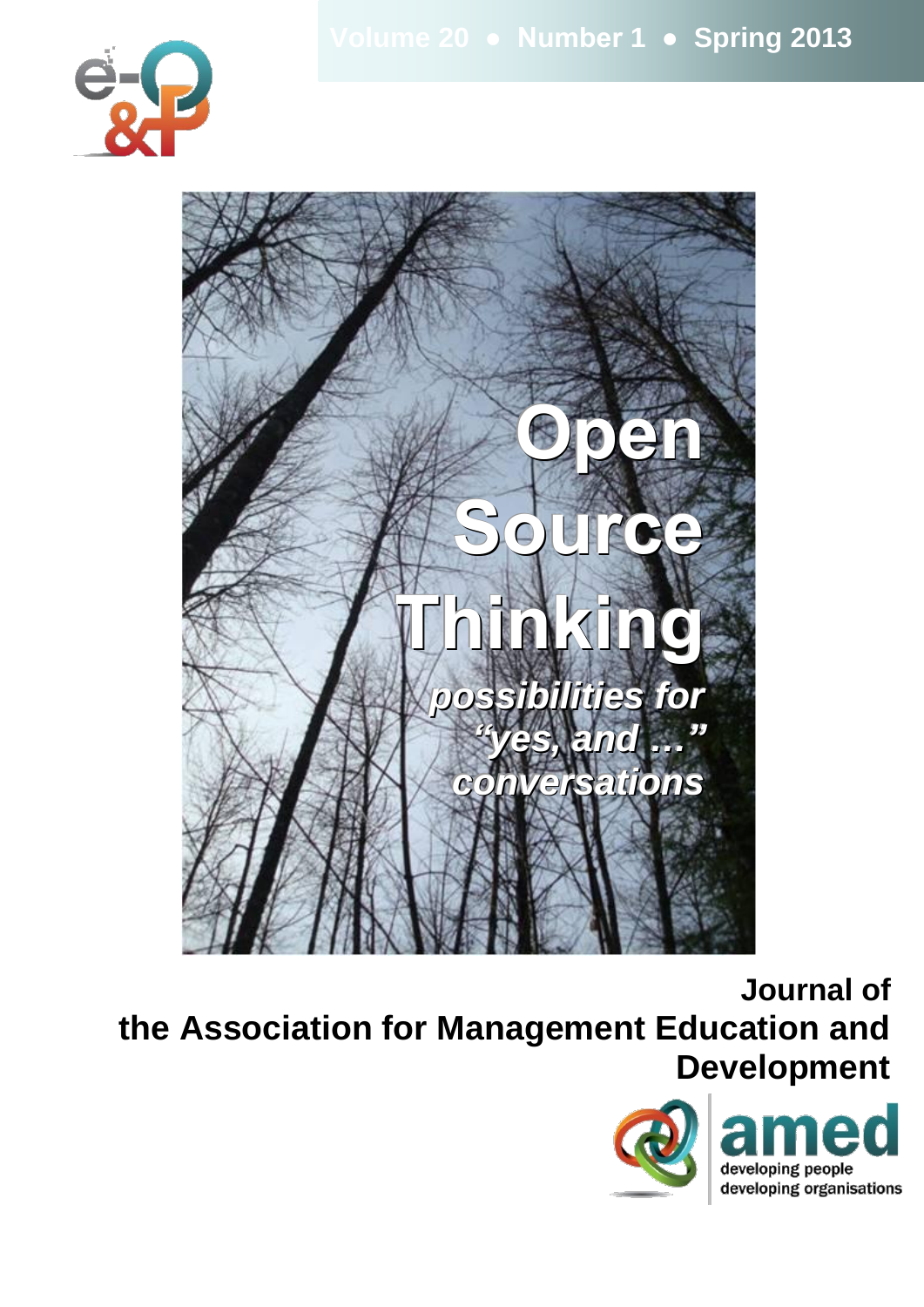# *Journey to a generative economy* Learning about alternative ownership models through Open Source design

# **Marjorie Kelly**



*'Generative (economic) models are inherently a collective phenomenon, for these models are emerging today not from the head of some new Adam Smith or Karl Marx, but from the longing in many hearts, the genius of many minds, the effort of many hands to build what we know instinctively that we need. With a silent intelligence, these designs offer a rich, open source treasury showing how the deep blueprints of cultural understanding can be rewritten.'*

#### **Keywords**

extractive ownership, generative ownership, open source design, social architecture, economic democracy, emergence, self-organisation

#### **My quest**

I've come to the coast of Maine to answer a question that I've posed myself: can a new kind of economy – a life-serving, generative economy – be set in motion in the state that is the poor cousin of New England? If so, how? What system design makes it possible? It seems to me that the North End Lobster Co-op, where people make an estimated \$30,000 to \$50,000 a year from hard manual labour, might offer some useful lessons. In writing my book Owning Our Future: The Emerging Ownership Revolution, I've come on this visit as part of a wide-ranging journey to understand new kinds of social architectures emerging spontaneously all over the world. I've studied the wind guilds of Denmark that co-operatively finance wind farms, the community forests of Mexico that are governed by indigenous peoples, large corporations like IKEA and Novo Nordisk that are controlled by foundations and hence mission-focused, and open source models like Wikipedia that are owned by no one and managed collectively.

Over many years as a business journalist, I've seen how Wall Street ownership plays a crucial yet invisible role in shaping the behaviour of corporations and the economy. I call that traditional model *extractive ownership,* for its aim is maximum extraction of financial wealth. Various emerging alternatives seem to offer something genuinely different. I call it *generative ownership,* for its purpose is generating the conditions for life. Amid the profusion of models of generative design, I've found common lessons behind them, and my hope is that if I can identify and name those design patterns, they might serve as an open source design repository for economic transformation. This is the quest that has brought me to Maine.

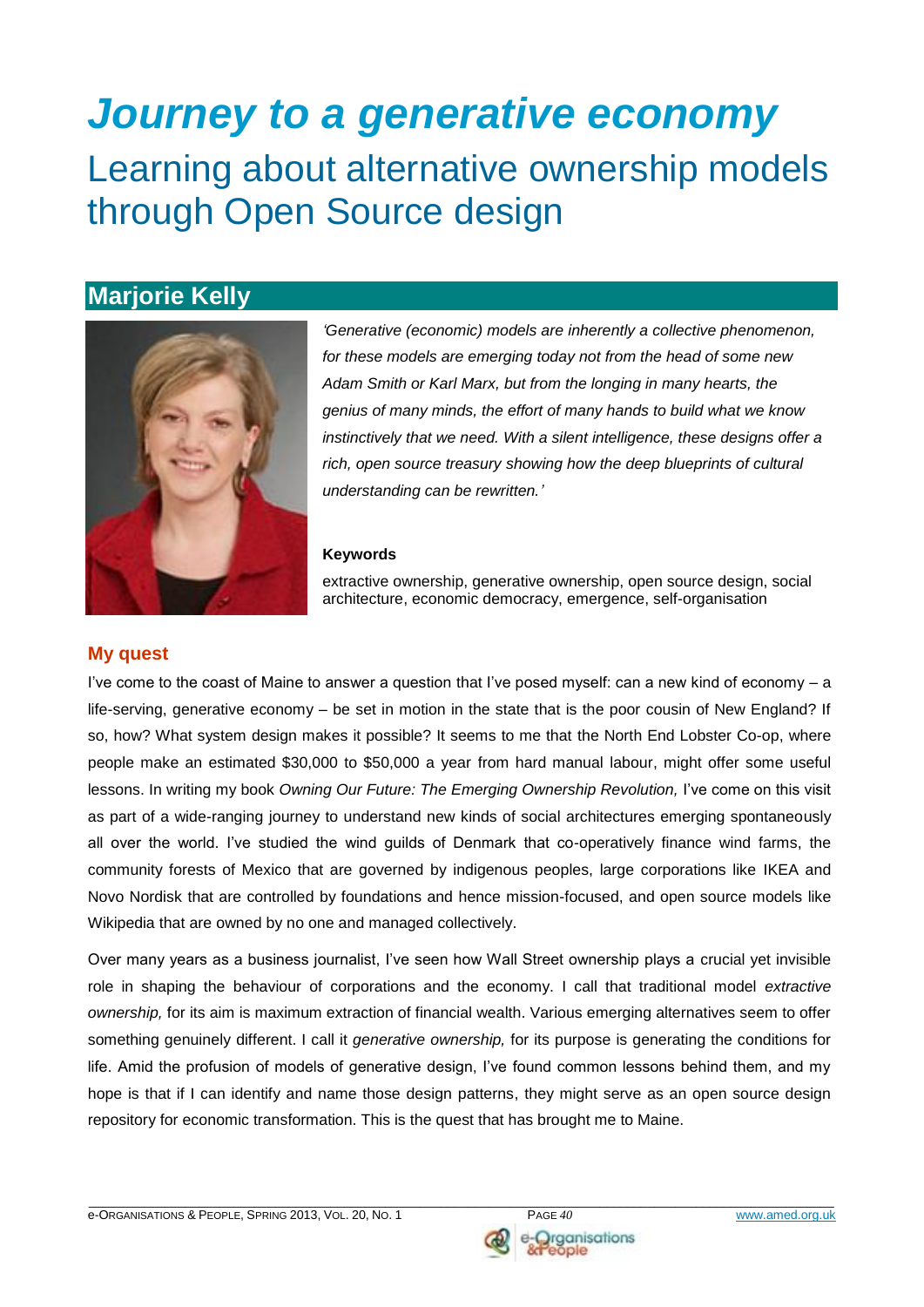

(Image source: <http://commons.wikimedia.org/wiki/File%3AMaine.JPG>) By JRATL (Own work) [CC-BY-SA-3.0 ([http://creativecommons.org/licenses/by-sa/3.0\)](http://creativecommons.org/licenses/by-sa/3.0%29)], via Wikimedia Commons from Wikimedia Commons

## **What I found in Maine**

With me is Keith Bisson from Coastal Enterprises, Inc. (CEI), of Wiscasset, Maine—the *community development corporation* (CDC) that helped a group of five lobster fishermen obtain \$380,000 in financing to buy this place in 2002. The co-op now has 24 lobstermen as members, and activity from this property supports more than 40 families. Keith tells me:

*"A lot of those guys used to fish on the town wharf. They had to haul their own bait and fuel every day. When they went to buy bait they'd be taken advantage of by wholesalers." Owning land gives them guaranteed access to the water, as well as a secure place for winter storage of boats and traps. With a bait cooler on-site, they can buy bait collectively at better prices. And a lobster buyer comes regularly to the co-op so lobsters are moved efficiently.* 

*Access to water is important. It's hard for working folks whose livelihood is dependent on water to afford to buy waterfront property."* 

Of the 5,300 miles of shorefront in Maine, only 25 miles are still in use for fishing and marine industries. To preserve that land as working waterfront, CEI helped this lobster co-operative put a *working waterfront easement* on the property. Modelled after a conservation easement, this innovative ownership design was created by CEI and funded by a \$6.75 million state bond program. Some two dozen working waterfronts have been preserved, allowing hundreds of fishing families to support themselves. The easement is a covenant that attaches permanently to the property deed, guaranteeing that land will always be used for commercial fishing. Essentially, it involves selling development rights to the State of Maine.

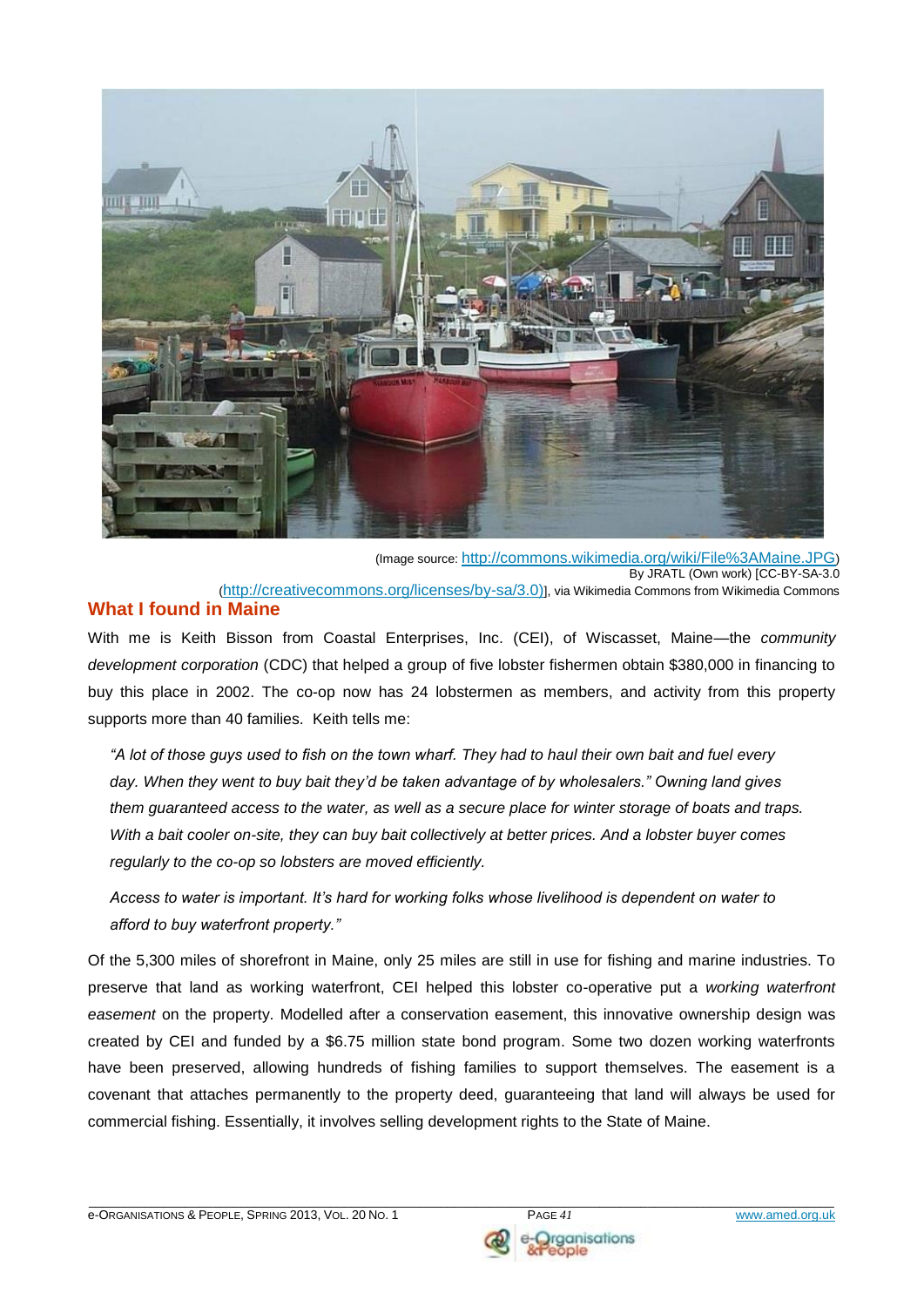This lobster co-op received a cheque for \$135,250—yet it maintains ownership and use of the land.<sup>1</sup>

Still another powerful ownership design represented here is Coastal Enterprises itself, a private non-profit corporation with a generative mission. Its founder, Ron Phillips, is a former seminary student who chose to pursue social justice through economic development. CEI's mission is to create healthy communities in which everyone can reach his or her full potential. It focuses on creating local ownership and local wealth.

With a staff of 85, CEI operates also as a *community development financial institution (CDFI*), with more than \$700 million under management. It's one of the 1,000 CDFIs found in all 50 states, and it's particularly innovative in designing social and ecological covenants into transactions. Fishery borrowers are asked to sign agreements to take part in a fish tagging project, collecting scarce biological data.<sup>2</sup> A manufacturer borrower might be asked to commit to an Employment and Training Agreement (ETAG), to hire the unemployed, or to offer training to immigrants.<sup>3</sup> In short, CEI practices stakeholder finance, where capital is a friend to the community.

#### **Economic democracy at work**

Here, clinging to the rocky shores of Maine, a new kind of economy is groping its way into being. People are making a living in difficult circumstances and modelling an inclusive economy along the way. The ecological commons is benefiting dramatically. At a time when the vast majority of the world's fish stocks are overexploited, the Maine lobster industry remains vibrant. Since the late 1980s, catches have been at record levels, despite intense commercial activity. While ground fish stocks—such as cod and halibut support only 50 fishing boats in the Gulf of Maine, those same waters support *5,600* lobster boats.<sup>4</sup>

The reason for this success is a series of ecological and social ground rules that have evolved over time in Maine. After auto-trawlers decimated the lobster grounds here in the 1930s, a law was passed in 1947 stipulating that lobsters could be caught only in lobster traps. Other ecological rules also evolved, prohibiting the taking of egged females, protecting juveniles until they were appropriately large, and protecting older lobsters known to be good brood stock.



The Maine Lobsterman, a sculpture cast by Norman Therrien in 1977 from a plaster model made by Victor Kahill for the World's Fair 1939. It shows a man pegging a lobster. It is located in Portland, Maine. Photo by Slowking4, licensed under the Creative Commons Attribution-Share Alike 3.0 Unported license. Wikimedia Commons.)

<u>.</u>

e-ORGANISATIONS & PEOPLE, SPRING 2013, VOL. 20 NO. 1 PAGE *42* www.amed.org.uk



ple

 $1$  Author communications via email and phone with Hugh Cowperthwaite of Coastal Enterprises, Inc.; also http://www.ceimaine.org/Fisheries.

<sup>&</sup>lt;sup>2</sup> http://www.ceimaine.org/Resources/Documents/FISHTAG.pdf.

<sup>3</sup> Coastal Enterprises, Inc., http://www.ceimaine.org/.

\_\_\_\_\_\_\_\_\_\_\_\_\_\_\_\_\_\_\_\_\_\_\_\_\_\_\_\_\_\_\_\_\_\_\_\_\_\_\_\_\_\_\_\_\_\_\_\_\_\_\_\_\_\_\_\_\_\_\_\_\_\_\_\_\_\_\_\_\_\_\_\_\_\_\_\_\_\_\_\_\_\_\_\_\_\_\_\_\_\_\_\_\_\_\_\_\_\_\_\_\_\_\_\_\_\_\_\_  $4$  Ted Ames, interview with the author at Bowdoin College, March 30,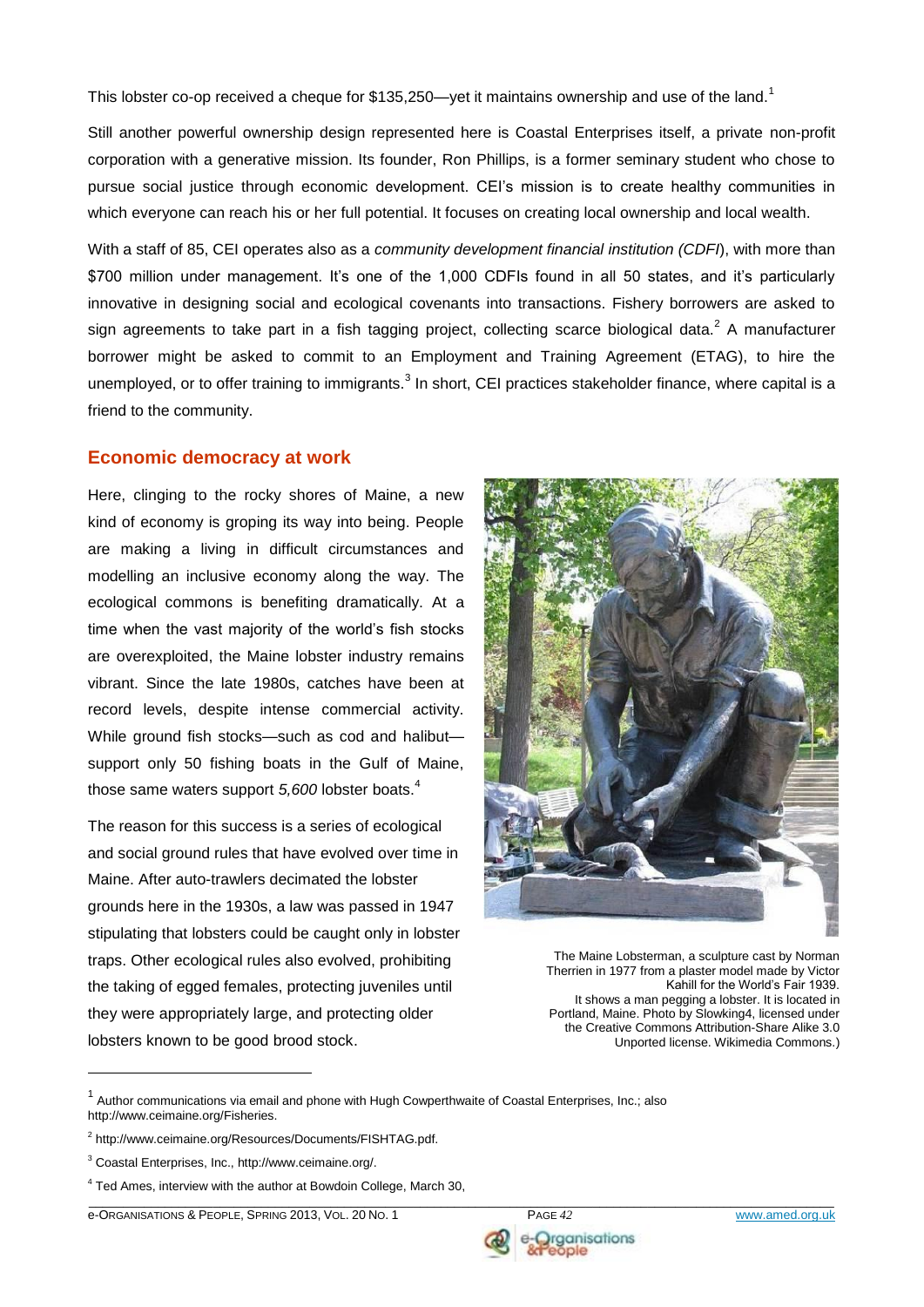As the lobster industry recovered and came under increasing pressure, a new law was enacted in 1995. Here the issue was not only ecological rules, but social architectures. The law did three things: it established individual trap limits; controlled entry into the industry; and created an innovative zone management system. An economic democracy was created.<sup>5</sup>

In the seven zone councils, lobster license holders elect representatives by a principle of one person, one vote -- very different from the corporate world, where voting rights are proportional to wealth holdings. This empowers fishermen with small and medium-sized operations. As James Acheson wrote in a study of the lobster industry: "These men had grown tired of watching 'big fishermen' or 'hogs' take a disproportionate amount of the lobsters and cause huge trap tangles in the process." In passing trap limits for their zones, the little guys rein in that behaviour.<sup>6</sup>

The new law also involved an innovative ownership rule. It stipulates that lobster fishing in sensitive inshore waters can be done only by *owner-operated boats.* Large corporate-owned boats are still allowed in offshore waters, where only big boats can operate safely. But corporate boats can no longer fish for lobster in coastal waters, where breeding occurs. It's a powerful use of ownership design as a tool to protect both commons and fishing communities. According to Acheson, the ownership rule is explicitly intended to prevent corporations like Shaftmaster Corporation—which operates out of New Hampshire, using big trawlers with hired captains and crews tending large numbers of traps—from coming to Maine and dominating and destroying lobster grounds.<sup>7</sup>

*Big boats like those "could clean out one area and move to another," I was told by Ted Ames, a fisherman-scientist who also won a 2005 MacArthur Award (the genius award). "The business plan for that kind of operation is completely different from the small-scale operator, where boats are invariably owned by individuals or families."* 

The ownership rule is supplemented by another provision requiring an apprenticeship period. No one can obtain a lobster license without working two years on another lobster boat, where stewardship traditions and lobstering etiquette are learned.

#### **Framing the generative economy**

Both lobsters and fishing families thrive in Maine, because the system works at many levels to restrain extractive behaviour and encourage generative behaviour. There are many kinds of rules here, but operating in the background, as a kind of wire frame supporting the system, are different kinds of ownership architectures. As Acheson wrote:

*According to the law of Maine, all of the oceans, lakes, and rivers are public property. Ocean waters are held in trust by the state for all citizens. All ocean beaches to the high tide mark are owned by the state, and all citizens have legal access to them.<sup>8</sup>*

<u>.</u>

e-ORGANISATIONS & PEOPLE, SPRING 2013, VOL. 20 NO. 1 PAGE 43 PAGE 43 WWW.amed.org.uk



<sup>&</sup>lt;sup>5</sup> James Acheson, *Capturing the Commons: Devising Institutions to Manage the Maine Lobster Industry (Lebanon, NH: University Press* of New England, 2003), 105. Acheson also wrote *The Lobster Gangs of Maine* (Hanover, NH: University Press of New England, 1988).Acheson, *Capturing the Commons,* 105.

<sup>6</sup> Acheson, *Capturing the Commons,* 105.

 $<sup>7</sup>$  Ibid. 119.</sup>

 $<sup>8</sup>$  Ibid. 24.</sup>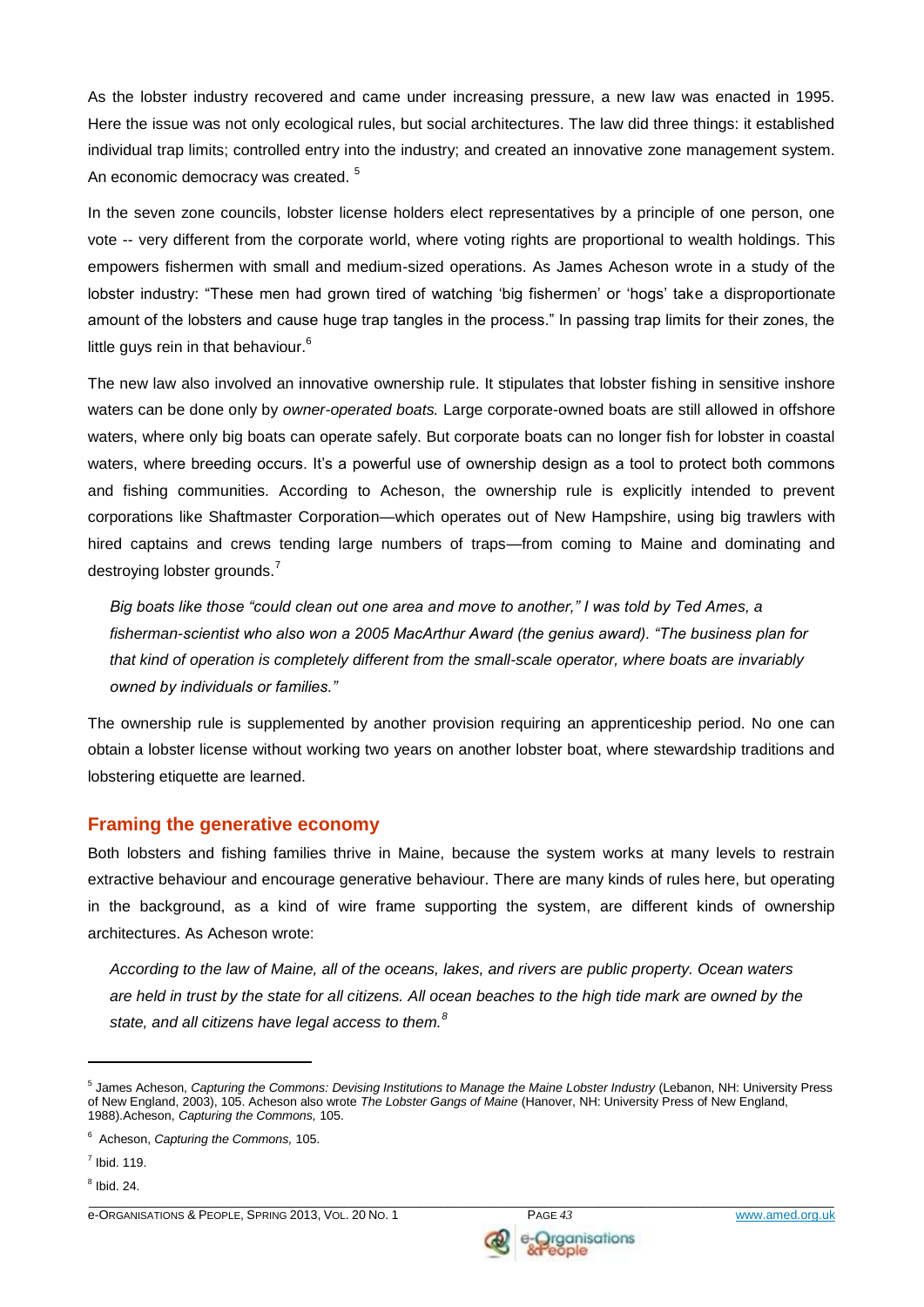At this level, the overarching ownership concept is the ancient notion of *trust*: holding something in trust for the common good and for future generations. As trustee, the state of Maine holds the bundle of twigs of various property rights. And out of that bundle it separates use rights, allocating certain of those rights to small owner-operators, leaving a different set of rights to corporate owners.

This *law of the ocean* is one supportive frame here. Another frame is provided by various *enterprise ownership designs*, such as cooperatives, CDCs, and CDFIs. Because of those sturdy background patterns, Coastal Enterprises can emerge as a CDC/CDFI, another part of the ecosystem of support for lobstermen.

CEI, in turn, devised a new contractual form of ownership design with the *working waterfront covenant,* which helps keep waterfront property in the hands of fishing families. Fishing families themselves join together to form groups like the North End Lobster Cooperative, which helps them to thrive in a competitive environment. At various points, these ownership designs emerge from the background like knots on a fishing net, shaping the energies of the system into stable patterns that tend to create generative outcomes.





You can view a short (3.55 minutes) video of a Public Service Announcement for Coastal Enterprises Inc in Maine by clicking on the following link:

[https://www.youtube.com/watch?v=k\\_1nFquDuwQ&feature=player\\_detailpage#t=.](https://www.youtube.com/watch?v=k_1nFquDuwQ&feature=player_detailpage#t=)

What is explicitly restricted in this picture is extractive design. Corporate boats can operate only in designated areas. Instead of permitting limitless liberty to absentee owners for the seeking of wealth—by hired hands indifferent to local custom—Maine set spinning a new governing pattern. It operates by generative principles, like the principle that the right of extraction has limits. This principle holds that:

- **the right to make a living comes before the right to make a killing**
- **Fairness for the many is more important than maximizing by the few**
- sustaining the prosperity of larger living systems, both human and wild, is the root condition for the flourishing of all
- these new economic principles are to be grounded in governance of, by, and for the community.

Thus fairness, sustainability, community: the fundamental values of the generative economy are all at work. Through design.

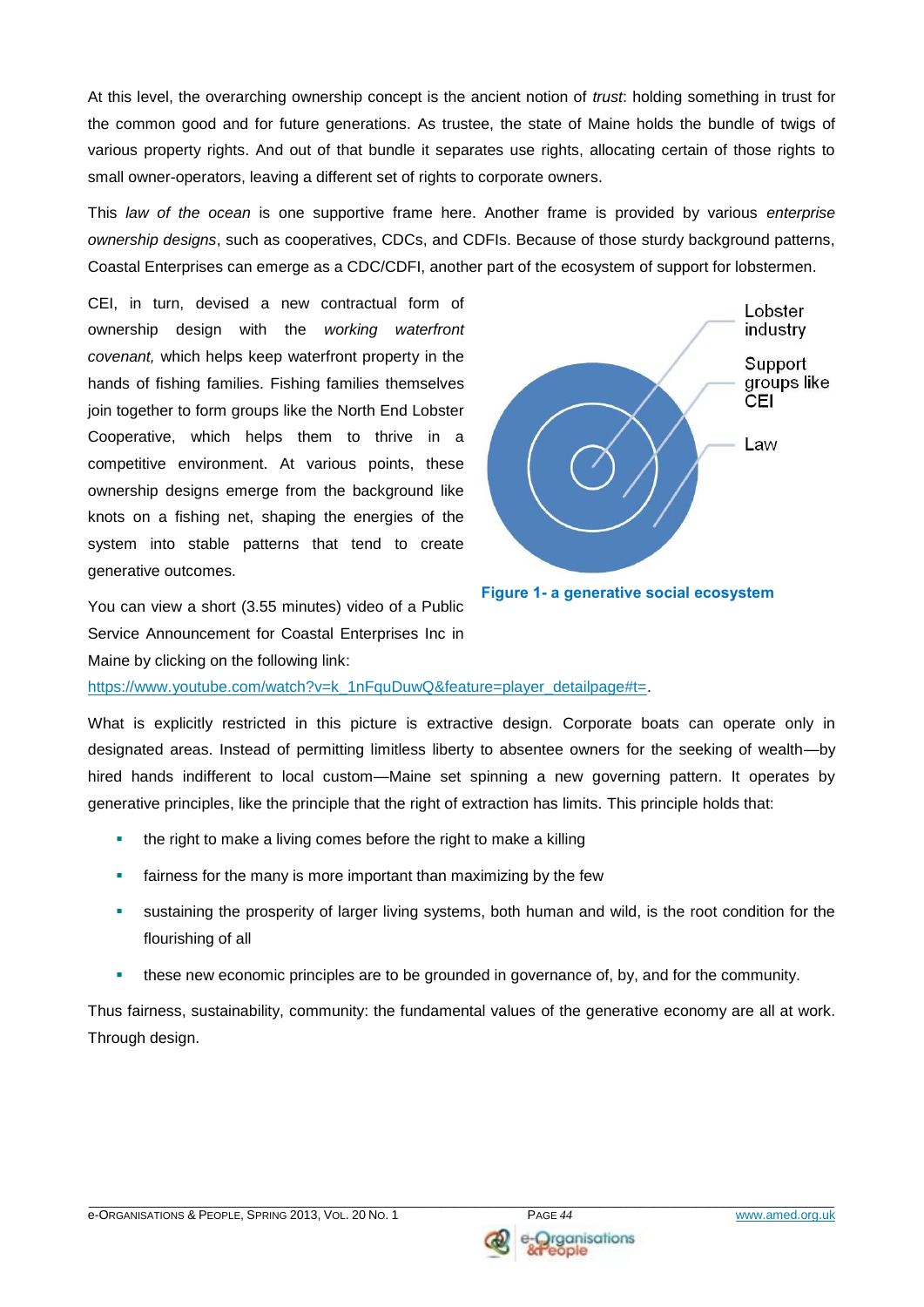#### **A social ecosystem of generative design**

The Maine lobster industry is often cited as an example of successful collective action in "common pool resource management."<sup>9</sup> Collective action stories like this offer solutions to the famous "tragedy of the commons," articulated by Garrett Hardin. He said that if there were a common pasture on which everyone could graze cows, soon the land would be overgrazed and become worthless. The only solutions, he wrote, were state control or private ownership—"either socialism or the privatism of free enterprise."<sup>10</sup>

But in 2009, Elinor Ostrom won the Nobel Prize in economics (the first woman to do so) for research showing that old dichotomy to be false. All over the world, she and her colleagues found communities that spontaneously devised ways to manage the commons successfully. These include irrigation systems in the Philippines, forests in Africa and Asia, grazing systems in Switzerland, and groundwater regimes in California. As Ostrom wrote, many of these involve "rich mixtures of 'private-like' and 'public-like' institutions defying classification in a sterile dichotomy." She titled her Nobel lecture "Beyond Markets and States."<sup>11</sup>



(Image source: North End Lobster Co-Operative Facebook page)

A similar process was at work in Maine. The notion of lobster zones has its genesis in a history of territoriality in the lobster industry going back generations. A newcomer can't just show up and start throwing traps in the water without incurring the wrath of locals. By timehonoured tradition, lobstermen use small areas near their home harbour, working waters their families have worked for decades, which they defend vigorously.

As Acheson wrote, "At some point, usufructory (use) rights strengthened into a sense of ownership, giving people justification for defending the areas against the incursions of others." The lobstering territories were ownership in embryo. This territorial system, he continued, is "the root institution governing the lobster

industry, making possible the generation of other kinds of rule systems." The territorial system, Acheson said, "helped produce a sense of stewardship and one of the most effective conservation programs in any fishery in the industrialized world."<sup>12</sup>

Yet in Maine, far more is at work than spontaneous, informal customs. A whole range of new formal economic architectures are in use, which go beyond old notions of traditional private property versus state intervention. Alternative ownership designs play key roles: co-operatives, community development

1

\_\_\_\_\_\_\_\_\_\_\_\_\_\_\_\_\_\_\_\_\_\_\_\_\_\_\_\_\_\_\_\_\_\_\_\_\_\_\_\_\_\_\_\_\_\_\_\_\_\_\_\_\_\_\_\_\_\_\_\_\_\_\_\_\_\_\_\_\_\_\_\_\_\_\_\_\_\_\_\_\_\_\_\_\_\_\_\_\_\_\_\_\_\_\_\_\_\_\_\_\_\_\_\_\_\_\_\_ e-ORGANISATIONS & PEOPLE, SPRING 2013, VOL. 20 NO. 1 PAGE 45 PAGE 45 WWW.amed.org.uk



<sup>9</sup> James Acheson, Capturing the Commons: Devising Institutions to Manage the Maine Lobster Industry (Lebanon, NH: University Press of New England, 2003), 8.

<sup>&</sup>lt;sup>10</sup> Garrett Hardin, "The Tragedy of the Commons," Science 162, 1243-1248 (1968) [http://www.sciencemag.org/site/feature/misc/webfeat/sotp/commons.xhtml.](http://www.sciencemag.org/site/feature/misc/webfeat/sotp/commons.xhtml)

<sup>&</sup>lt;sup>11</sup> Elinor Ostrom, Governing the Commons: The Evolution of Institutions for Collective Action (New York: Cambridge University Press, 1990), 14; Ostrom, "Beyond Markets and States," Nobel Prize lecture, December 9, 2009.

<sup>12</sup> Ibid. 41, 221, 224.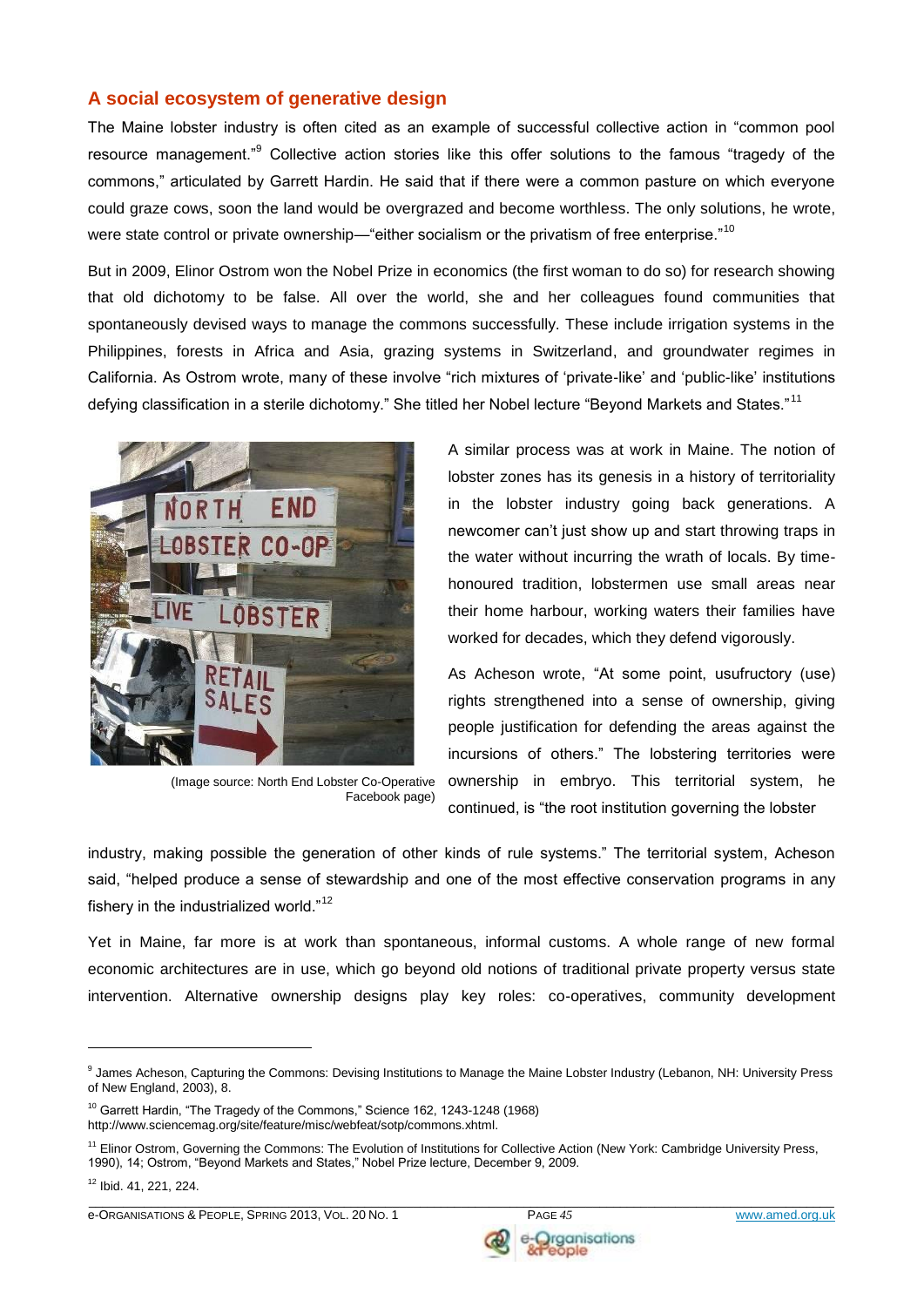corporations, CDFIs. And these models operate inside a larger frame of supportive infrastructure—a *social*  ecosystem of generative design.<sup>13</sup> The law operates in the background to help bring this economy into existence and hold it in place—yet its role is more innovative than top-down regulation. A panoply of supportive institutions and rules have evolved here mostly from the ground up—with "ground" meaning the bottom of the ocean, where lobster live and breed, and from which fishermen scratch out a living.

#### **Emergence as a path to large-scale change**

In the Maine lobster industry we see a process that systems thinking calls *emergence.* Instead of imposing abstract, large-scale concepts from the top down, the governing policies in this case emerged from the community. As physicist Fritjof Capra observes, in natural systems, transformational change happens when traditional patterns reach "critical points of instability," creating a crisis that is resolved by the spontaneous emergence of new ordered patterns. This is known as *self-organisation,* or simply emergence*.* "Creativity—the generation of new forms—is a key property of all living systems," Capra says. "Life constantly reaches out into novelty."<sup>14</sup>



Seeing the emergence of a new economy as a natural process is different from thinking of the competition (image source: Facebook page of the North End<br>
experiment the Connective

Lobster Co-Operative)

of two ideologies vying for dominance, which is the paradigm of capitalism versus communism. Change as an emergent process doesn't mean the absence of crisis or conflict. Both were present in Maine. And it doesn't mean that some universally beloved outcome is reached. Solutions adopted in Maine generally favoured one group at the expense of another. These things are natural in social systems. What emergence does mean, as an approach to policy, is starting small, proceeding organically, scaling up existing practice, and trusting that a creative solution is present in the very circumstances causing a crisis. Emergence also means that solutions may first appear not in politics but in business. One role of policy is to formalise and scale up what has emerged.

**T**he process of emergence mirrors that of evolution, where nature discovers designs through trial and error. A variety of new designs are tried out, and those that succeed are replicated and spread. In social systems, as Meg Wheatley from the Berkana Institute suggested, the formation of networks is central to emergence. "We don't need to convince large numbers of people to change," Wheatley wrote; "instead we need to connect with kindred spirits" who share a common vision. In this way, separate, disconnected local actions begin to spring up simultaneously. When they "connect with each other as networks, then strengthen as

1



<sup>13</sup> For this notion of an "ecosystem" of supportive institutions, I am indebted to Heerad Sabeti. See the paper, *The Emerging Fourth Sector*, Fourth Sector, [http://www.FourthSector.net/learn/fourth-sector/.](http://www.fourthsector.net/learn/fourth-sector/)

<sup>&</sup>lt;sup>14</sup> Fritiof Capra, *The Hidden Connections: A Science for Sustainable Living* (New York: Anchor Books/Random House, 2002), 14.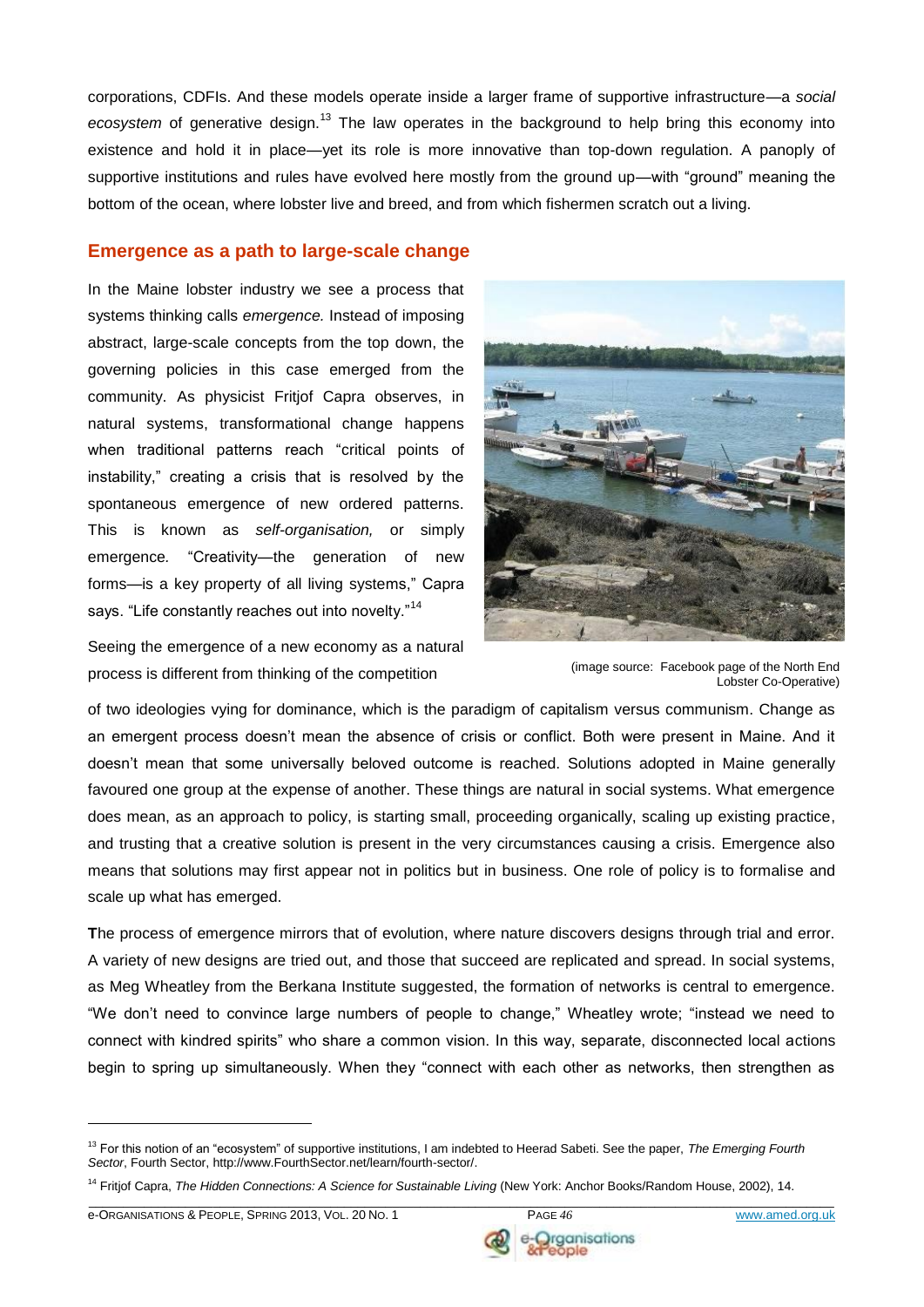communities of practice, suddenly and surprisingly a new system emerges at a greater level of scale." Powerful emergent phenomena can appear without warning, such as the organic food movement. What can't be accomplished by politics or strategy just happens.<sup>15</sup>

What can block emergence is the lack of clear mental models. Resource depletion often occurs, Elinor Ostrom and her co-authors wrote, when governments adopt schemes to privatise or centralise resource management in ways "that undermine or destroy communal rights." Problems arise, she continued, "because the state does not recognise or support informal common-property regimes." Lacking a simple mental model that allows them to see what's going on, government leaders blunder.16

## **Naming aids seeing; four broad categories of generative ownership design**

Much of the work of creating clear mental models is a process of naming. In the broad field of generative ownership design, this work isn't yet far advanced. The sheer abundance of designs makes it hard to see that a unified phenomenon is at work. It can help to think in terms of a single *family* of generative design. Within it we can separate out different broad *categories,* within which there are various particular *models.* 

In my work, I've seen four broad categories of generative ownership design—many of which I saw in Maine. Rather than a definitive categorisation, consider this a loose grouping, possibly a starting point for further work by others.

- 1. *Commons ownership and governance.* Here, assets are held or governed in *common.* The ocean, a forest, land, a park, a municipal power plant (like Hull Wind) is held or governed *indivisibly by a community.*
- 2. *Stakeholder ownership.* This is ownership by people with a *human stake in a private enterprise*—as opposed to a purely speculative, financial stake. It includes cooperatives, partnerships, credit unions, mutual insurance companies, employee-owned firms, and family-owned companies. But for these models to be generative, their purpose must be life serving (not all mutual, employee, or family ownership can be considered generative).
- 3. *Social enterprise.* These organisations have a *primary social or environmental mission* and use business methods to pursue it. They can be nonprofits, subsidiaries of nonprofits, or private businesses. Social enterprises sometimes blur the line between for-profit and non-profit.
- *4. Mission-controlled corporations.* These are corporations with a strong social mission that are *owned*  in conventional ways (often with publicly traded shares), yet they keep *governing control* in missionoriented hands. They include the large foundation-controlled companies common across northern Europe. A family or a trust can also be in control.

The law governing ocean waters in Maine is an example of commons ownership. The lobster co-operatives are a form of stakeholder ownership. Coastal Enterprises, Inc. is an example of a social enterprise. These different enterprises use different ownership designs toward similar ends—to create the conditions for life.

<u>.</u>

<sup>&</sup>lt;sup>15</sup> Margaret Wheatley and Deborah Frieze, "Lifecycle of Emergence: Using Emergence to Take Social Innovation to Scale," Berkana Institute, 2006, http://www.berkana.org/articles/lifecycle.htm.

\_\_\_\_\_\_\_\_\_\_\_\_\_\_\_\_\_\_\_\_\_\_\_\_\_\_\_\_\_\_\_\_\_\_\_\_\_\_\_\_\_\_\_\_\_\_\_\_\_\_\_\_\_\_\_\_\_\_\_\_\_\_\_\_\_\_\_\_\_\_\_\_\_\_\_\_\_\_\_\_\_\_\_\_\_\_\_\_\_\_\_\_\_\_\_\_\_\_\_\_\_\_\_\_\_\_\_\_ <sup>16</sup> Amy R. Poteete, Marco A. Janssen, Elinor Ostrom, *Working Together: Collective Action, the Commons, and Multiple Methods in Practice* (Princeton, NJ: Princeton University Press, 2010), 48.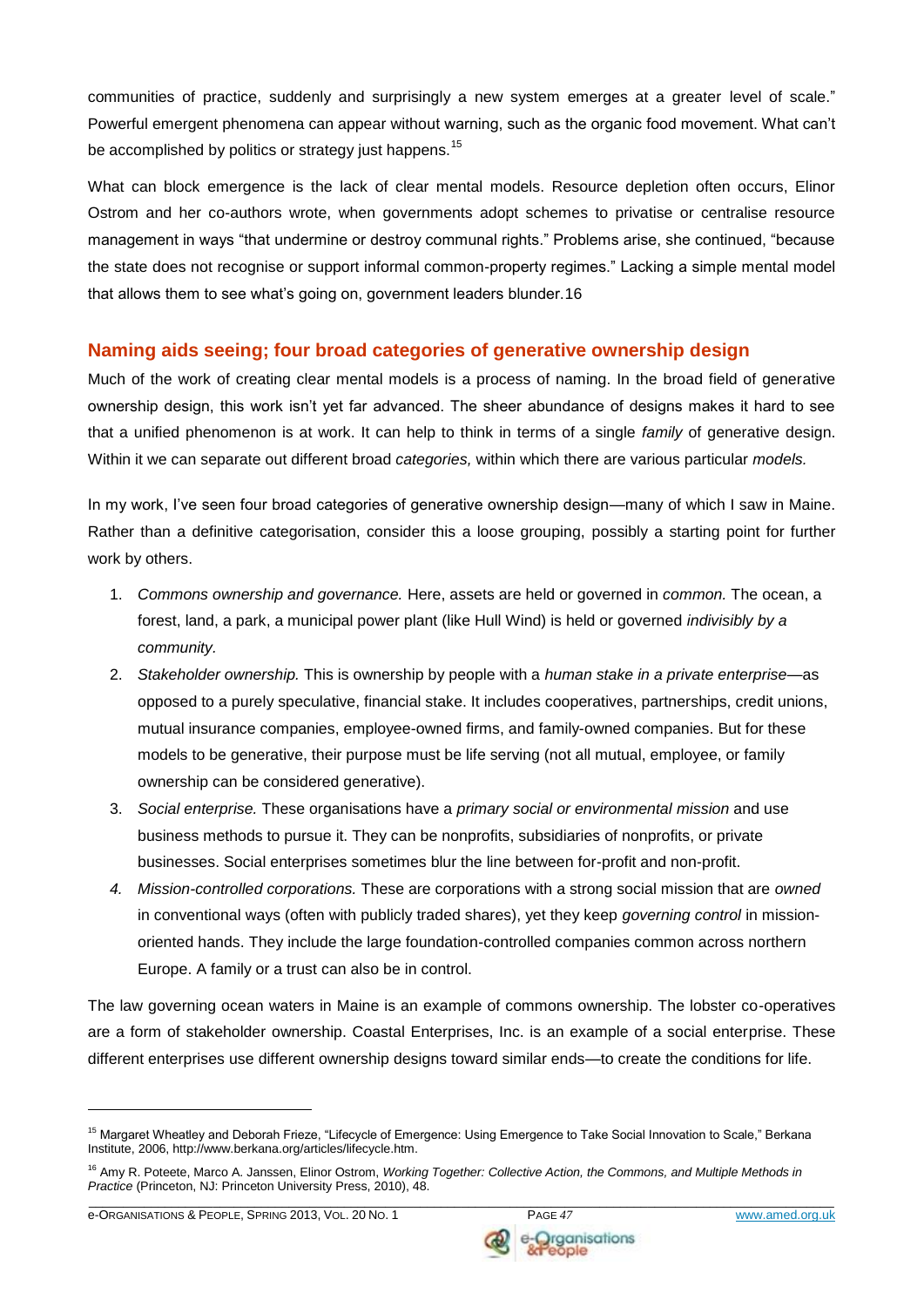#### **Five patterns of design**

Since boundaries between these often aren't clear, it can also be helpful to think in terms of *patterns of design,* as a way to reveal common shapes in the profusion of various models.

In ownership design, five essential patterns work together to create either extractive or generative design: purpose, membership, governance, capital, and networks. Extractive ownership has a Financial Purpose: maximizing profits. Generative ownership has a Living Purpose: creating the conditions for life. While corporations today have Absentee Membership, with owners disconnected from the life of enterprise, generative ownership has Rooted Membership, with ownership held in human hands. While extractive ownership involves Governance by Markets, with control by capital markets on autopilot, generative designs have Mission-Controlled Governance, with control by those focused on social mission. While extractive investments involve Casino Finance, alternative approaches involve Stakeholder Finance, where capital becomes a partner rather than a master. Instead of Commodity Networks, where goods are traded based solely on price, generative economic relations are supported by Ethical Networks, which offer collective support for social and ecological norms.

#### **The design of economic power**

The design of economic power is summarised in Figure 2 below.

| EXTRACTIVE OWNERSHIP                            | <b>GENERATIVE OWNERSHIP</b>                    |
|-------------------------------------------------|------------------------------------------------|
| 1. Financial Purpose: maximising profits in the | 1. Living Purpose: creating the conditions for |
| short term                                      | life over the long term                        |
| 2. Absentee Membership: ownership               | 2. Rooted Membership: ownership in human       |
| disconnected from the life of the enterprise    | hands                                          |
| 3. Governance by Markets: control by capital    | 3. Mission-Controlled Governance: control by   |
| markets on autopilot                            | those dedicated to social mission              |
| 4. Casino Finance: capital as master            | 4. Stakeholder Finance: capital as friend      |
| 5. Commodity Networks: trading focused solely   | 5. Ethical Networks: collective support for    |
| on price and profits                            | ecological and social norms                    |

#### **Figure 2: The Architecture of Ownership**

Generative design, in essence, means kinds of ownership that have a Living Purpose*,* with at least one other design pattern that serves to hold that purpose in place (otherwise, what you have is not a design but only a good intention). With lobster co-operatives, we see a Living Purpose of helping members to support their families, not an aim of maximising profits. Rooted Membership is also a defining element; the people who use the facility own it - they're the members. They also govern it. As a community development financial institution (CDFI), Coastal Enterprises practices Stakeholder Financ*e* to carry out its mission; its aim isn't extracting financial wealth from communities but helping them to thrive. Yet it makes loans, not grants. It blurs the line between for-profit and non-profit, because it uses business methods to pursue a social purpose. As a CDFI, Coastal Enterprises is also part of an Ethical Network of other CDFIs, sharing similar goals (CDFIs are formally recognised in federal law).

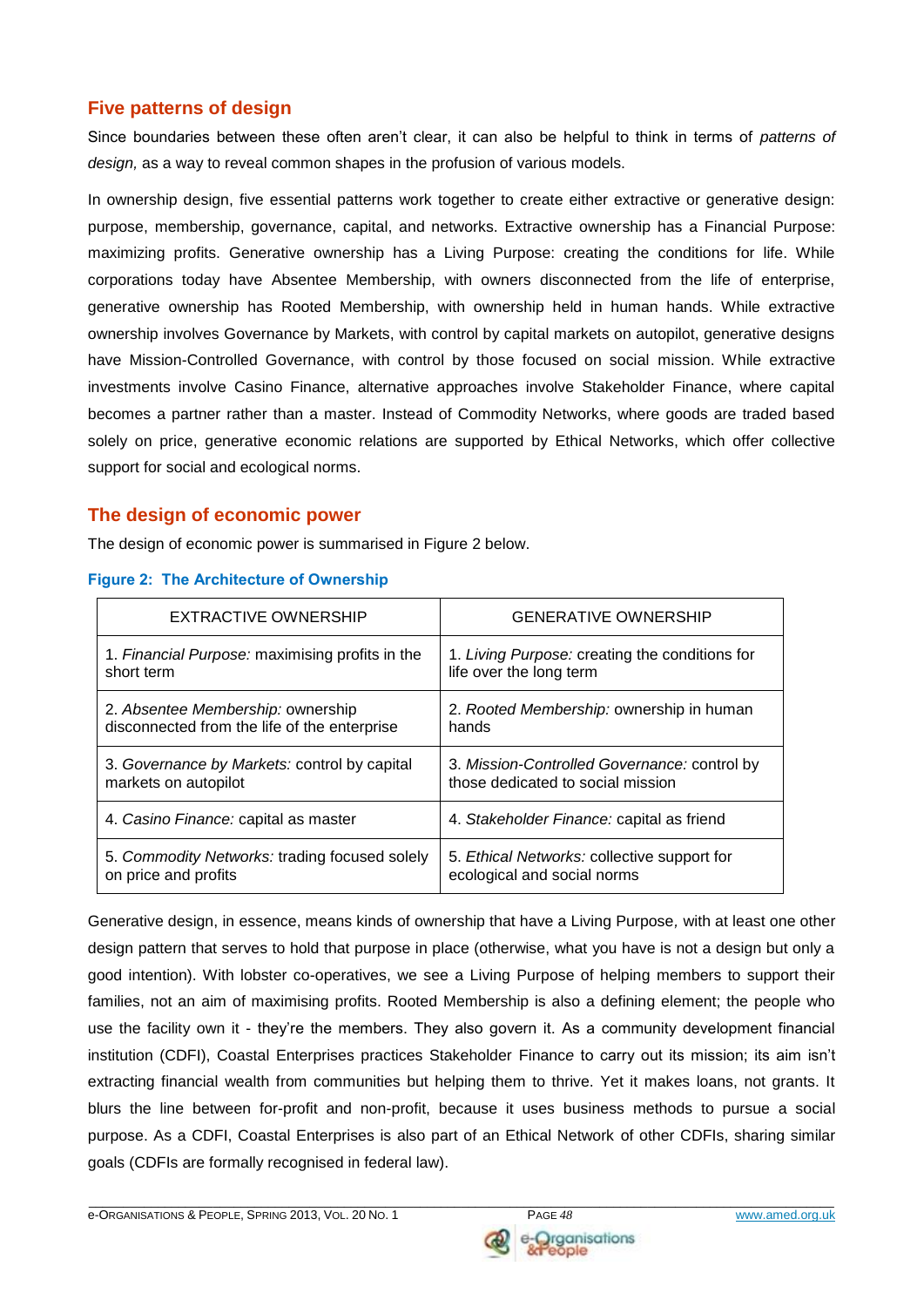Generative models are inherently a collective phenomenon, for these models are emerging today not from the head of some new Adam Smith or Karl Marx, but from the longing in many hearts, the genius of many minds, the effort of many hands to build what we know instinctively that we need. With a silent intelligence, these designs offer a rich, open source treasury showing how the deep blueprints of cultural understanding can be rewritten. They're part of the "metaphysical reconstruction" that E. F. Schumacher said would be needed to transform our economy.

At the heart of the shift from extractive to generative design is a shift from the parts to the whole, which Fritjof Capra emphasises is the central aspect of the conceptual revolution we now need. "The shift from the parts to the whole can also be seen as a shift from objects to relationships," he says.<sup>17</sup> It's a process that begins not with law, or even with grand ideas. It begins with relationships: to each other and to the living earth. When property is designed in a generative way, it's no longer about standing apart from the objects we own and squeezing every penny from them. It's about being interwoven with the life around us. It's no longer about extraction, but about belonging.

#### **About the author**

Marjorie Kelly is a fellow with the Tellus Institute [\(www.Tellus.org\)](http://www.tellus.org/) in Boston and director of ownership strategy with Cutting Edge Capital, a national consulting firm (http://cuttingedgecapital.com). Kelly cofounded *Business Ethics* magazine and [Corporation 20/20.](http://www.corporation2020.org/) She specialises in ownership and financial design for social mission.

This article is adapted from Chapter 8 ("Bringing Forth a World: From Individualism to Community") in her 2012 book *Owning Our Future: The Emerging Ownership Revolution,* San Francisco: Berrett-Koehler Publishers (ww.OwningOurFuture.com).

Marjorie's first book, *The Divine Right of Capital*, was named one of Library Journal's 10 Best Business Books of 2001. Her writings and op-eds have appeared in many publications, including Harvard Business Review, New England Law Review, Chief Executive, Boston Globe, Yes! Magazine and San Francisco Chronicle. Kelly was co-founder and for 20 years president of Business Ethics magazine, known for its annual ranking of the 100 Best Corporate Citizens and Social Investing Awards.



[www.MarjorieKelly.com](http://www.marjoriekelly.com/)

1



<sup>17</sup> Capra, *The Web of Life,* 31–33.